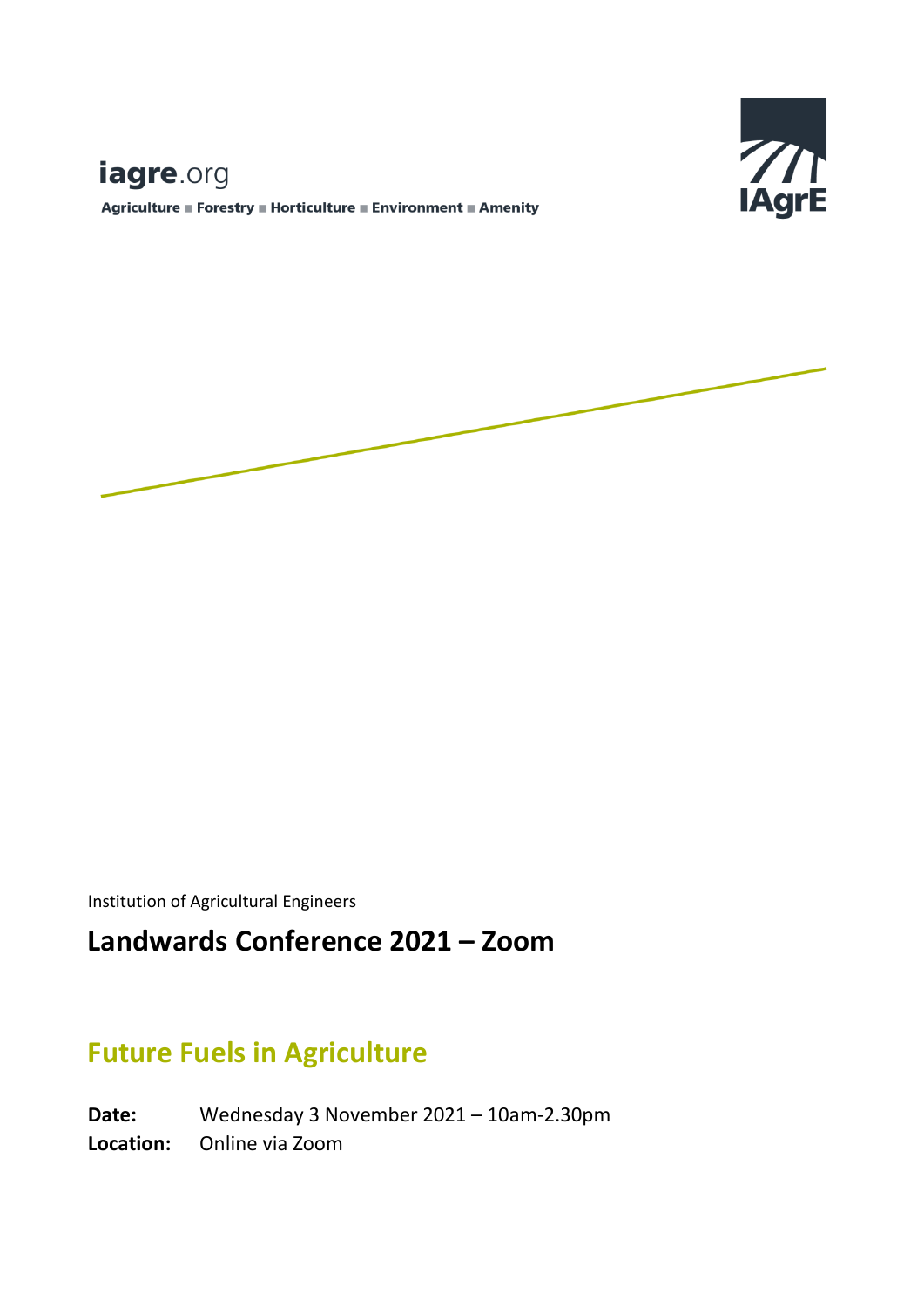

#### **Background**

In an age where the media is full of stories about climate change, sustainability and carbon reduction, when would be a better time to talk about how engineers and technologists are achieving this in our industry? The creation of food from agriculture does not only consume fuel to power tractors, cool potatoes and heat glass houses for example, but also has the added advantage of being able to generate it from growing energy crops and composting waste. In this year's conference we are going to explore a range of activities from capturing methane from dairy waste to powering machinery with hydrogen. The diversity of our sector is clearly demonstrated by the diversity of the subjects that surround it when we talk about "Future Fuels in Agriculture" at our Landwards 2021 annual conference.

Mindful of the pandemic, we plan to run our conference online again this year, but this time as live session presentation via Zoom to ensure interaction`.

Our experienced presenters will take us through a range of interesting and diverse topics and developments in agriculture and horticulture. We will what some of the major OEMs are doing to enable alternative fuels and energy sources to power their products, ranging from battery electric propulsion, gas internal combustion and hydrogen. We also explore and understand the potential on-farm energy production, delving into technology that can generate fuel and power, such as liquified biomethane production and alternative ways to heat glasshouses.

The presentations will interest people working within agriculture and its associated industries, equipment and component manufacturers, dealers and service outlets, education, research and agri-tech organisations, and will give a taste of the technologies being explored whether adoption is imminent or several years away. As members of IAgrE, we do hope you will join us and attend, we also hope that you will inform your wider industry colleagues and connections.

#### **Cost:** FREE to IAgrE Members – £30 for non-Members (or free if you join us)

**Booking:** [https://www.eventbrite.com/e/iagre-landwards-conference-2021-future-fuels-in](https://www.eventbrite.com/e/iagre-landwards-conference-2021-future-fuels-in-agriculture-tickets-165263155547)[agriculture-tickets-165263155547](https://www.eventbrite.com/e/iagre-landwards-conference-2021-future-fuels-in-agriculture-tickets-165263155547)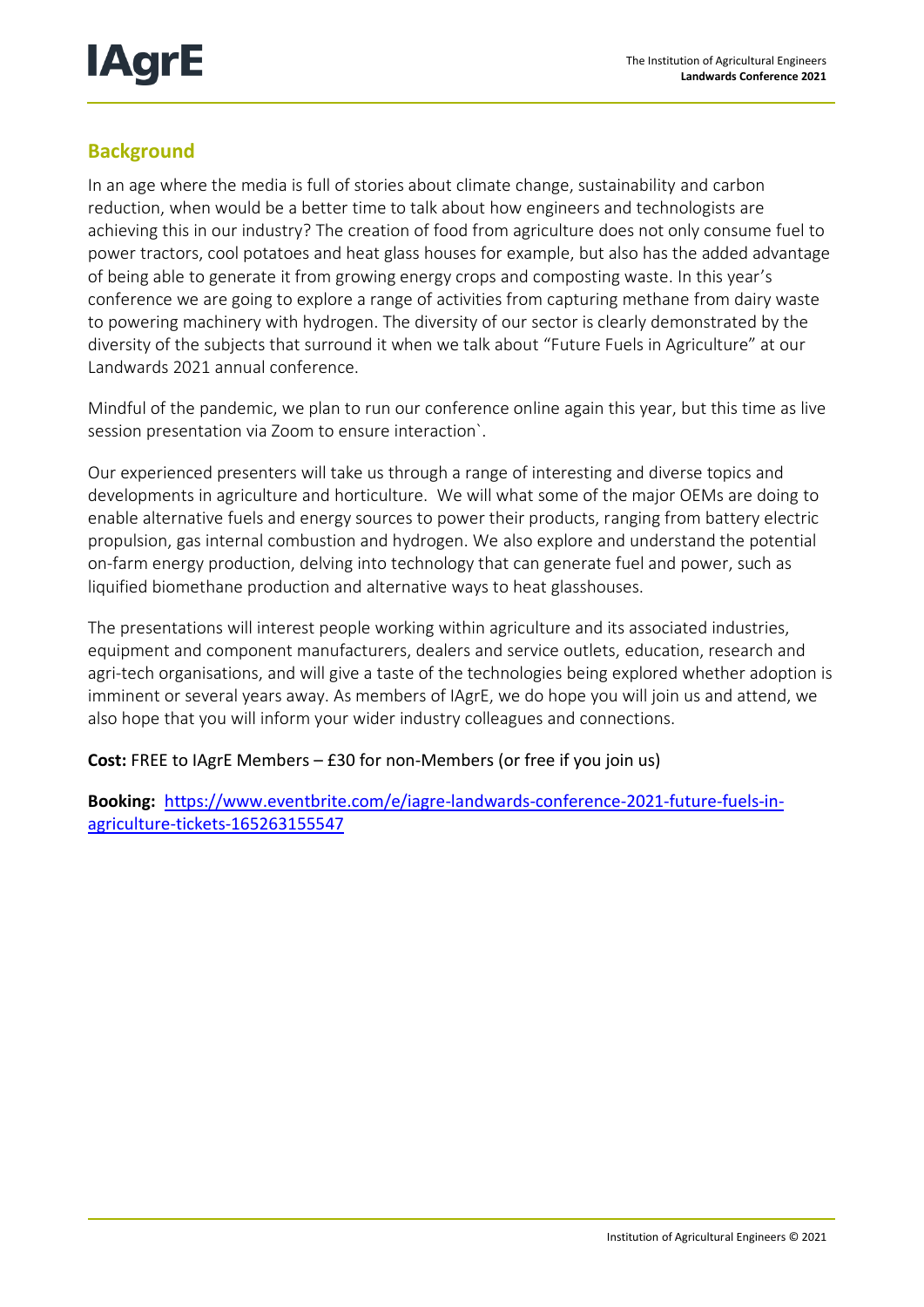

### **The Programme**

| 9.55am        | <b>Arrival</b>                                                                                                                                                                                                                                                                                                                                                                                                                                                                                                     |
|---------------|--------------------------------------------------------------------------------------------------------------------------------------------------------------------------------------------------------------------------------------------------------------------------------------------------------------------------------------------------------------------------------------------------------------------------------------------------------------------------------------------------------------------|
| 10am          | <b>Introductory Remarks -</b><br><b>Paul Hemingway - President IAgrE</b>                                                                                                                                                                                                                                                                                                                                                                                                                                           |
| 10.10am       | Farmers - Fuelling the energy we need to succeed                                                                                                                                                                                                                                                                                                                                                                                                                                                                   |
|               | <b>Caroline Drummond - Chief Executive LEAF</b>                                                                                                                                                                                                                                                                                                                                                                                                                                                                    |
|               | We often forget the long history of renewable energy and how the convenience of<br>fossil fuel derived energy has created many of the problems we face around climate<br>change. Now is the time to accelerate the role of renewable energy on farm, building<br>on the past, maximising the opportunities of the present and embracing the<br>innovations and technologies of the future.                                                                                                                         |
|               | What will a fossil fuel free farm look like in 2030?                                                                                                                                                                                                                                                                                                                                                                                                                                                               |
| 10.45am       | <b>Powered by Nature</b>                                                                                                                                                                                                                                                                                                                                                                                                                                                                                           |
|               | Alastair Walshaw - CNH Industrial Open Innovation                                                                                                                                                                                                                                                                                                                                                                                                                                                                  |
|               | Alistair will give an insight into the New Holland T6 Methane powered tractor and<br>explain how it supports the road to a carbon neutral farming cycle.                                                                                                                                                                                                                                                                                                                                                           |
| 11.20-11.30am | <b>Short Break</b>                                                                                                                                                                                                                                                                                                                                                                                                                                                                                                 |
| 11.30am       | Waste to Power - Upcycled Biomethane Energy Systems                                                                                                                                                                                                                                                                                                                                                                                                                                                                |
|               | Chris Mann - Chairman and Chief Technology Officer - Bennamann Ltd                                                                                                                                                                                                                                                                                                                                                                                                                                                 |
|               | Bennamann has recently demonstrated the World's first end to end cow slurry to<br>vehicle fuel suite of products and services on a Cornwall Council tenant dairy farm. The<br>system uses a novel sealed slurry lagoon that captures the fugitive methane, ammonia<br>and NOX that would be otherwise emitted to the atmosphere, thereby dramatically<br>reducing the farms greenhouse gas emissions and associated carbon footprint. This<br>talk will give an overview of the systems benefits and its operation |
| 12.05pm       | Electricity & Hydrogen - potential future energy sources for Agricultural machines                                                                                                                                                                                                                                                                                                                                                                                                                                 |
|               | Jarno Ratia - Global Engine Product Management Director AGCO Power                                                                                                                                                                                                                                                                                                                                                                                                                                                 |
|               | Jarno's talk will cover Emission legislation - now and in the future and Future fuels<br>- their benefits and pitfalls                                                                                                                                                                                                                                                                                                                                                                                             |
| 12.40pm       | The challenges and practicalities of decarbonisation in Horticulture                                                                                                                                                                                                                                                                                                                                                                                                                                               |
|               | Jon Swain - Technical Consultant NFU Energy                                                                                                                                                                                                                                                                                                                                                                                                                                                                        |
|               | Jon will explore the challenges of achieving Net Zero by 2040 and discuss how to<br>develop a Net Zero energy strategy                                                                                                                                                                                                                                                                                                                                                                                             |
|               |                                                                                                                                                                                                                                                                                                                                                                                                                                                                                                                    |